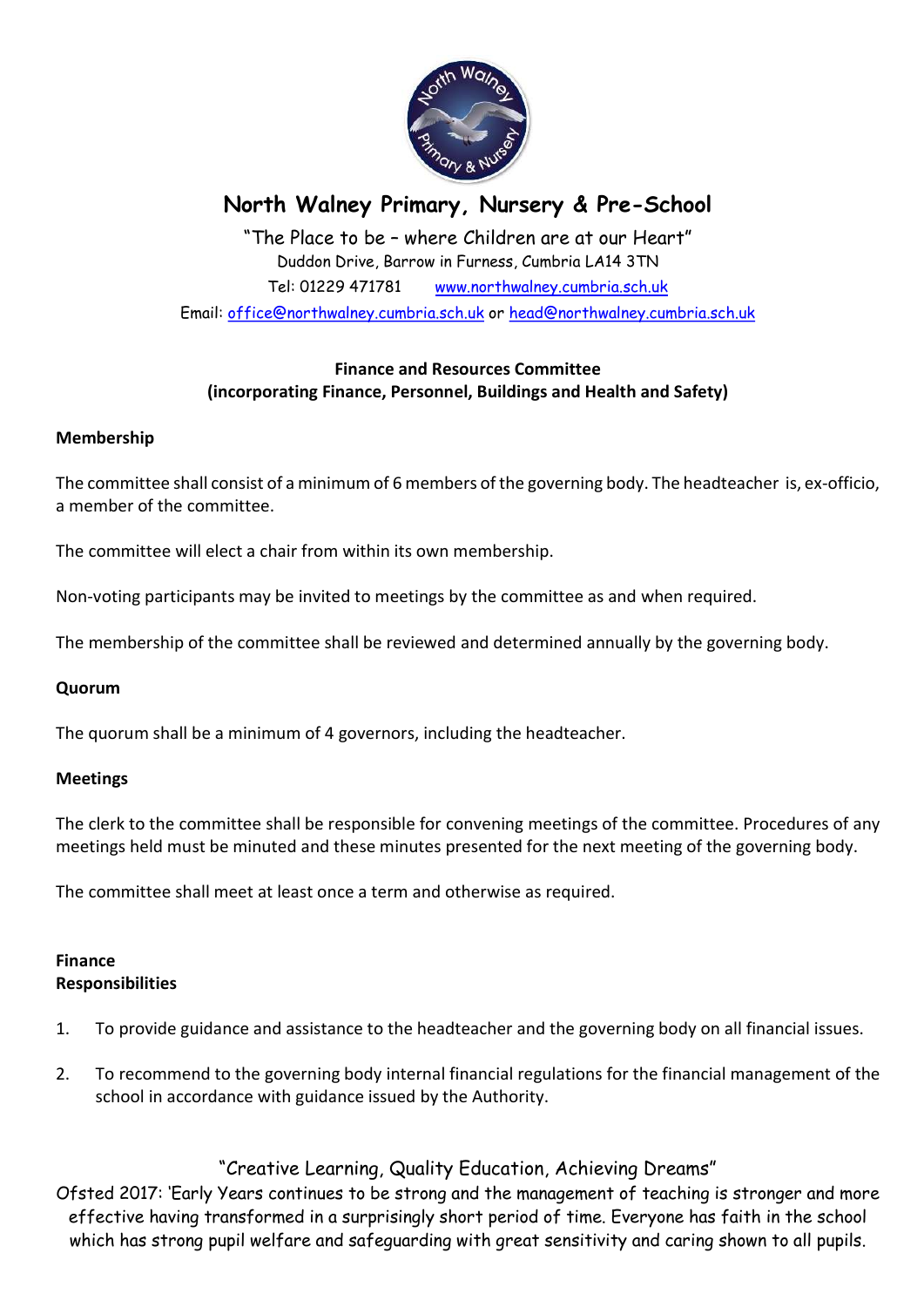- 3. To consider budget plans presented by the headteacher and to make recommendations to the governing body for approval.
- 4. To consider budget monitoring reports relating to all public funds (ie school budget share and any other funds delegated and devolved by the LA, including Standards Fund) and make recommendations to the governing body.
- 5. To recommend virements between budget headings where the value is in excess of the sum delegated to the headteacher under the school's internal financial regulations.
- 6. To consider and make recommendations on all school finance policies and their implementation, including those relating to charges and remissions, lettings and income.
- 7. To contribute to the school's development plan and ensure it includes consideration of the longer term resource requirements of the school.
- 8. To consider the appropriate level of reserves and balances bearing in mind guidance produced by the Authority.
- 9. To consider audit reports and other relevant reports and make recommendations to the governing body.
- 10. To consider appropriate arrangements to attain/continue to meet the Schools Financial Value Standard in Schools (SFVS).
- 11. To consider and advise on any financial matter referred to it by the governing body.
- 12. To respond, on behalf of the governing body, to any consultations relating to the Scheme of Delegation or the Funding of Schools.

## Personnel **Responsibilities**

- 1. To prepare staff policies for approval by the governing body.
- 2. In conjunction with the headteacher, to draw up a staffing structure and to review it annually.
- 3. To ensure that all the procedures relating to the recruitment, selection and appointment of staff are in place and that they are kept under review following any changes in legislation.
- 4. To recommend that more than one governor undertakes the Safeguarding Training and that more than one governor undertakes the Safer Recruitment training.
- 5. A member of the committee represents the Governing Body on the interviewing panel when interviewing for new staff.
- 6. To ensure that all procedures for the appointment of teaching staff and key support staff are carried out, in accordance with agreed arrangements and to delegate to the headteacher and one committee member the appointment of all other support staff.
- 7. To delegate to the headteacher all provision of supply cover of under one term's duration.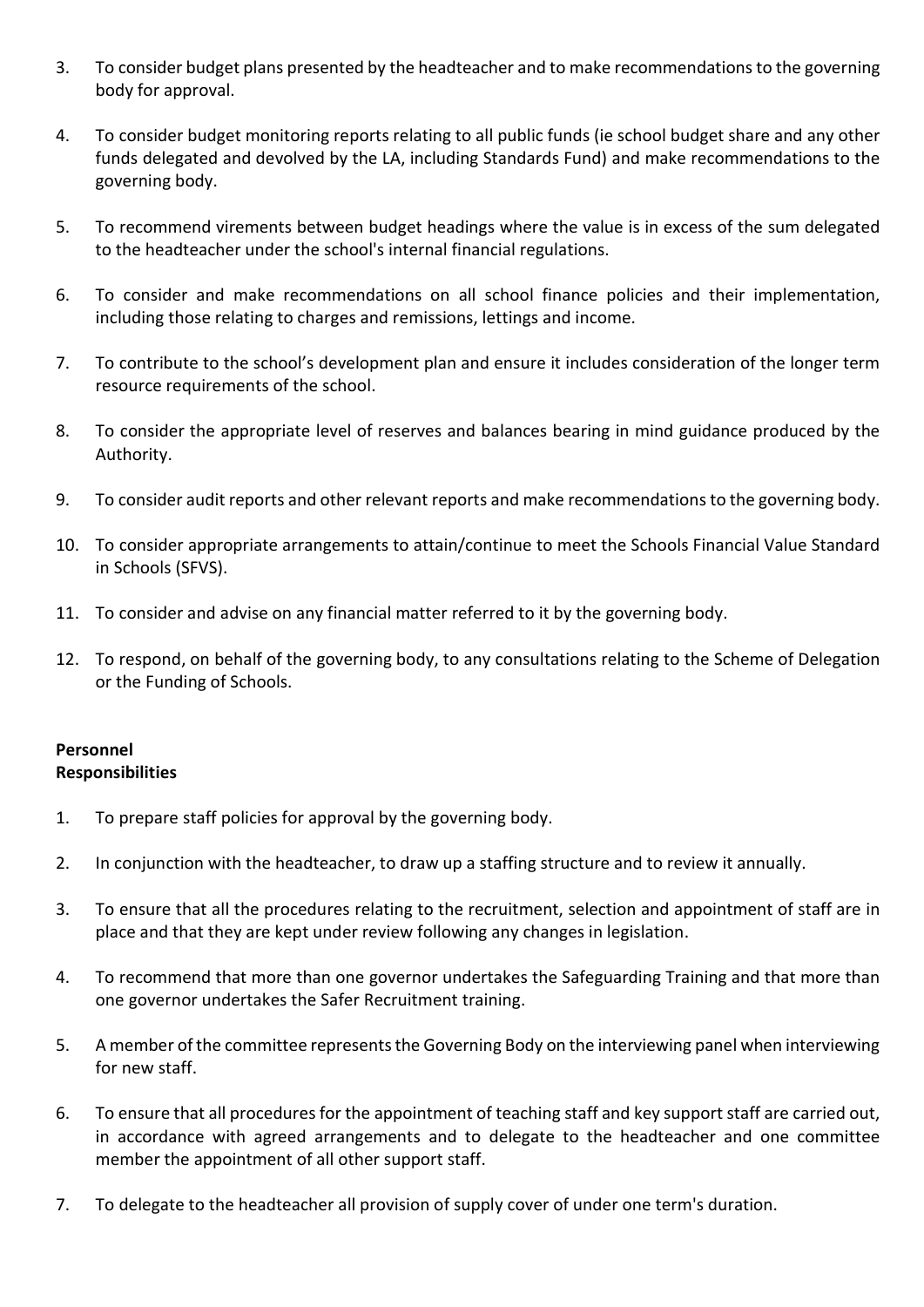- 8. To ensure that consultations take place as required (eg over pay policy) with all staff or with recognised trade unions.
- 9. To ensure that appropriate job descriptions are in place.
- 10. To check that the arrangements for staff appraisal (performance management) are in place and being developed.
- 11. To monitor the programme of staff development and training and ensure it meets the needs of the school development/improvement plan and of the staff.
- 12. To receive regular reports on staff absence, if not already reported to the full governing body.
- 13. Review annually the unit total of the school and the effect, if any on the ISR
- 14. To review the number of pupil exclusions and reasons for exclusions.
- NOTE The appointment of a headteacher or deputy headteacher is not a function of this committee.

## BUILDINGS

## Responsibilities

- 1. To exercise delegated responsibility for the condition, repair, extension or alteration of premises.
- 2. To inspect annually the premises and grounds and prepare a statement of priorities for maintenance and development for the approval of the governing body.
- 3. To advise the governing body on major projects deemed to be necessary or appropriate
- 4. To work with relevant partners and consultants to ensure that new buildings and improvements, as agreed with the governing body, are progressed and where appropriate that the payments are made.
- 5. To ensure that arrangements are in place for the dissemination of health and safety information to all building users, including staff, pupils and visitors.
- 6. To review the school's health and safety policy as and when required and to advise, along with the headteacher, the governing body with regard to its compliance with health and safety regulations.
- 7. To monitor accident reports and fire drills and where appropriate recommend and take advice on remedial action.
- 8. To ensure the school complies with health and safety regulations, including that a regular audit of risk assessment is undertaken and to take action where necessary
- 9. To promote co-operation between all employees at the school to achieve and to maintain a safe and healthy workplace for staff and pupils.